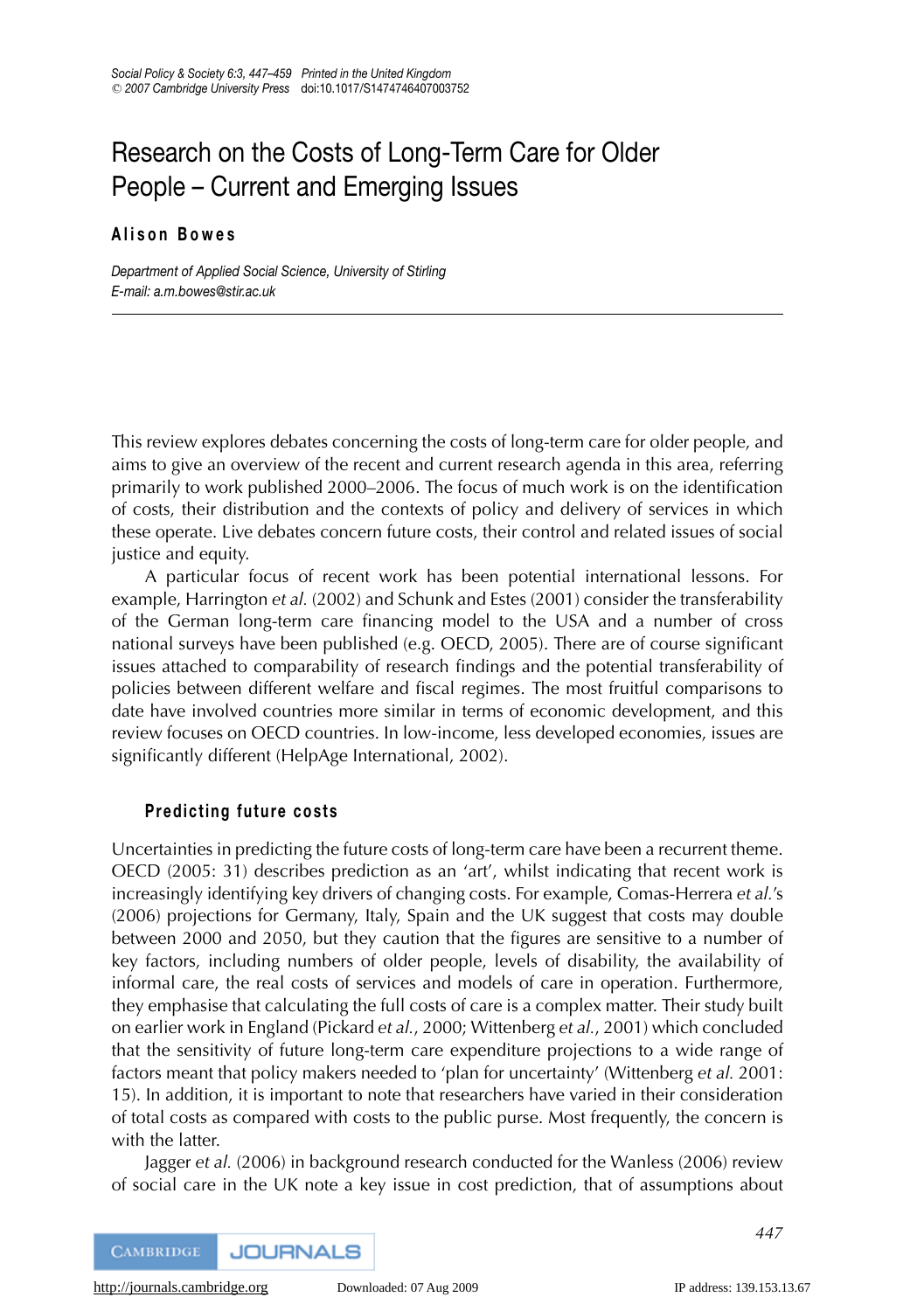whether current conditions will persist. In the UK, between 1981 and 2001, the gap between life expectancy and healthy life expectancy increased, with greater likelihood of more years of life in poor health (Office for National Statistics, 2004). Jagger *et al.* (2006) predict that without changes in disease prevalence or in the consequences of diseases for disability, the population ageing will result in significant increases in needs for longterm care. If disease rates can be reduced and the impact of disease on rates of disability lessened, needs for long-term care may be moderated. Karlsson *et al.* (2006) also note that future costs are sensitive to factors such as improvements in health and changing patterns of informal care-giving. In the UK, a major new project under the ESRC's Dynamics of Ageing programme 'Modelling needs and resources of Older People to 2030' at the LSE, $<sup>1</sup>$ </sup> the LSHTM,<sup>2</sup> the Universities of Leicester and Essex and the Pensions Policy Institute, will develop modelling capable of incorporating a wider range of factors including services costs and informal care as well as incomes and savings, to 2030. The project will be completed in December 2009 but interim outputs are planned.

Others however see clearer current potential for predicting the future, and in doing so claim ability to respond to the immediate needs of service providers for information to inform planning. For example, Pelletier *et al.* (2005) develop a model which they argue is usable by local authorities to predict future demand, though emphasise that it is realistic only in the short term. Schulz *et al.* (2004) are more confident about their predictions that population ageing will produce demand for hospital care to the extent of necessitating major reorganisations of hospital services.

Difficulties in costing services support a more cautious view. Predictive models clearly need robust costing of services, but there is evidence that governments have difficulties identifying the costs of long-term care, as for example in the case of the Scottish Executive (Bell *et al.*, 2006). The PSSRU annual publication on the costs of care (Curtis and Netten, 2006) draws on a wide range of literature, and continues to identify difficulties with costing particular services.

Detailed work on costing reveals the extent of some of these difficulties. Dubuc *et al.*'s (2006) Canadian study exploring in detail the development of a disability-based classification for use in planning long-term care services managed to account for 80 per cent of the variance in costs of nursing care but only 57 per cent of that in total care. A significant literature explores how various particular services might be costed, and many examples demonstrate the complexity of this process. For example, Shih *et al.*'s (2003) study of the costs of incontinence care in long-term facilities identifies interactions with other conditions, client mobility, staffing variations linked with the time of day, as well as different types of incontinence which complicate the costing process.

In the past, assumptions about the ageing population tended to adopt a 'downhill all the way' (Wilson, 1991) perspective, assuming links between ageing and increasing disease and disability. However, reconceptualisation of relationships between older age and needs for long-term care has recently occurred. Some have argued (e.g. Crimmins, 2004; Rice and Fineman 2004 for the USA) that the older population is actually much healthier than it has previously been, and needs for care are increasingly concentrated at the end of life. This undermines the case that longevity per se is the best predictor of care needs. Instead, proximity to death is increasingly a focus of research, following the work of Zweifel *et al.* (1999, 2004), Breyer and Felder (2006) and the so-called 'red herring' debate<sup>3</sup>, which continues. For example, Polder *et al.'s* (2002) Dutch study finds close relationships between age and care needs, whereas Stooker *et al.* (2001) in the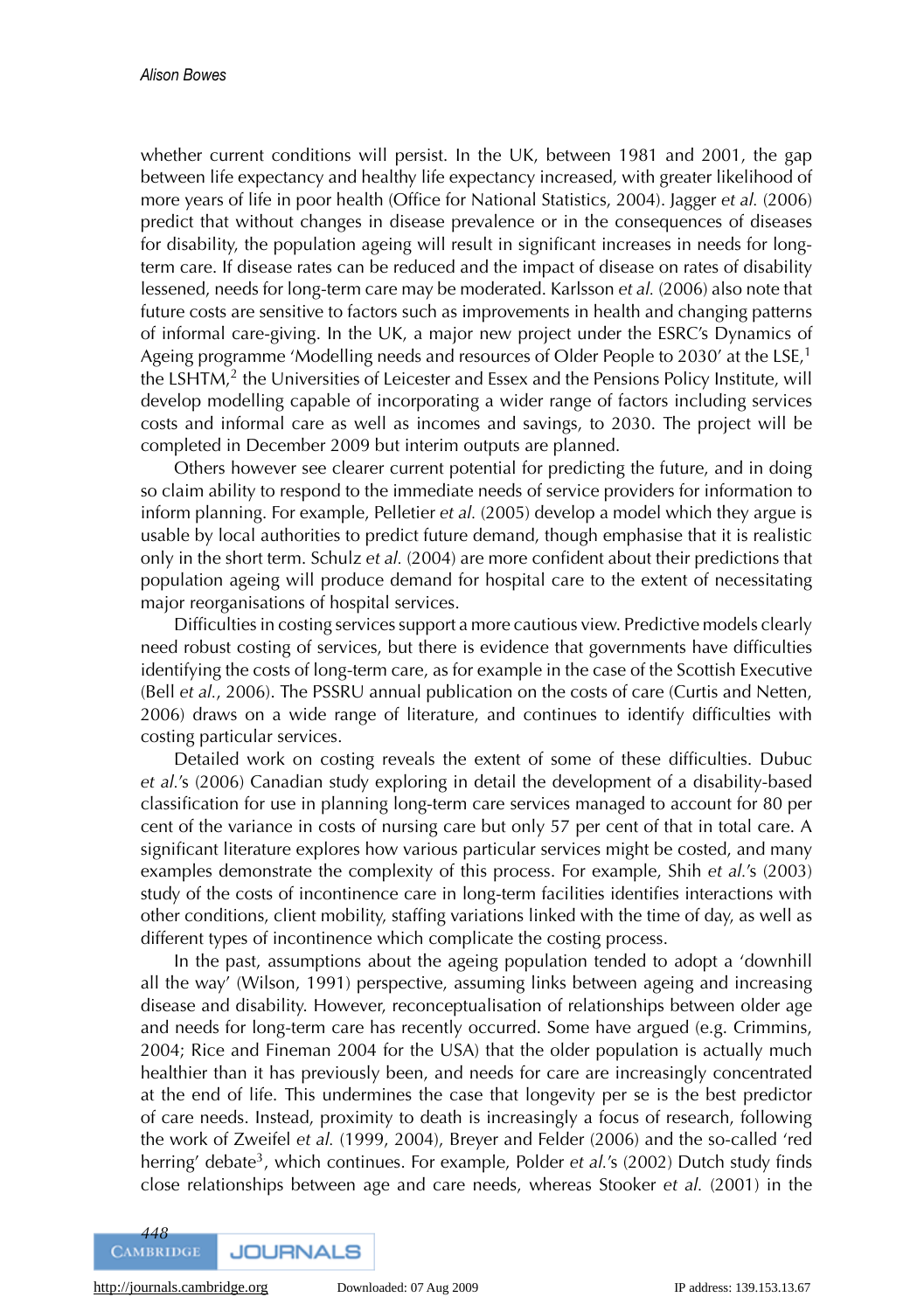same country find that the last year of life, whenever it occurs, is more significant for understanding costs. However, they identify that these end of life costs are at a lower level than given in many other studies, since they focus on both 'cure' and 'care' costs and on actual final months of people's lives rather than deaths within particular calendar years. McGrail *et al.* (2000) found that whilst the costs of care did rise with age among all decedents in British Columbia during 1987–88 and 1994–95, proximity to death was a more significant predictor of costs, at least in acute care ('cure' costs) and O'Neill *et al.*'s (2000) UK study also supports this. Yang *et al.* (2003) find that for USA data, 'time to death' is of greatest significance in increasing health care costs, and that by paying attention to this it becomes clear that with compression of morbidity in older age actually the costs of long-term care are not as problematic as some projections suggest. Stooker *et al.*'s (2001) more conservative calculations of costs also support this argument.

Seshamani and Gray (2004) are critical of the original work (Zweifel *et al.*, 1999), and on re-applying the analysis to data from Oxfordshire, England, find that in fact age and proximity to death are both influential on the amount of care needed and therefore the costs of care. Salas and Raftery (2001) identify technical flaws in the original analysis. Zweifel *et al.* (2004) revisit their original analysis, and whilst acknowledging the criticisms, argue that 'time to death' now has to be included in calculations of long-term care costs (echoing Stearns and Norton, 2004).

Specific costs attached to certain conditions have also received research attention. Yu *et al.* (2004) consider the significance of chronic conditions in contributing to the costs of care – in their view, these are much more significant than age per se. Two particular concerns are dementia and falls. Researchers have explored the 'costs' of dementia in terms of both formal and informal care-giving. For example Bonin-Guillaume *et al.* (2005) identified dementia as 'the most costly disease' for France, the Netherlands, Sweden and the USA. Their arguments are echoed by De Kosky and Orgogozo (2001) who write of Alzheimers Disease at 'epidemic proportions' by 2020 in the USA and Fox *et al.* (2001) who identify a tripling of costs of caring for people with dementia in California between 2000 and 2040. Scuffham *et al.* (2003) identify considerable health care costs attached to unintentional falls among older people in the UK, with over 40 per cent of the total being consequential long-term care costs. Seematter-Bagnoud *et al.* (2006) in Switzerland found that older people who were uninjured in a fall still had increased likelihood of admission to long-term care within six months, compared with people who had not fallen. Curry (2006) finds evidence that falls prevention can produce costs savings, noting that this is one of few areas in which the cost effectiveness of preventive social care is supported by research findings.

# **Models of care**

One way of controlling the costs of long-term care is to consider the models of care provided and their organisation. Research considering the cost impact of changing models of care has identified a number of features that appear to produce improved cost control and more efficient and effective use of resources. In particular, changes from institutional care towards more home- and community-based models have been explored. Despite early evidence to the contrary (Weissert *et al.* 1988), more recently there is increasing evidence of the cost effectiveness of care at home. In Canada, for example, Chappell *et al.* (2004) compared the costs of care at home and in the community (for a sample

*449*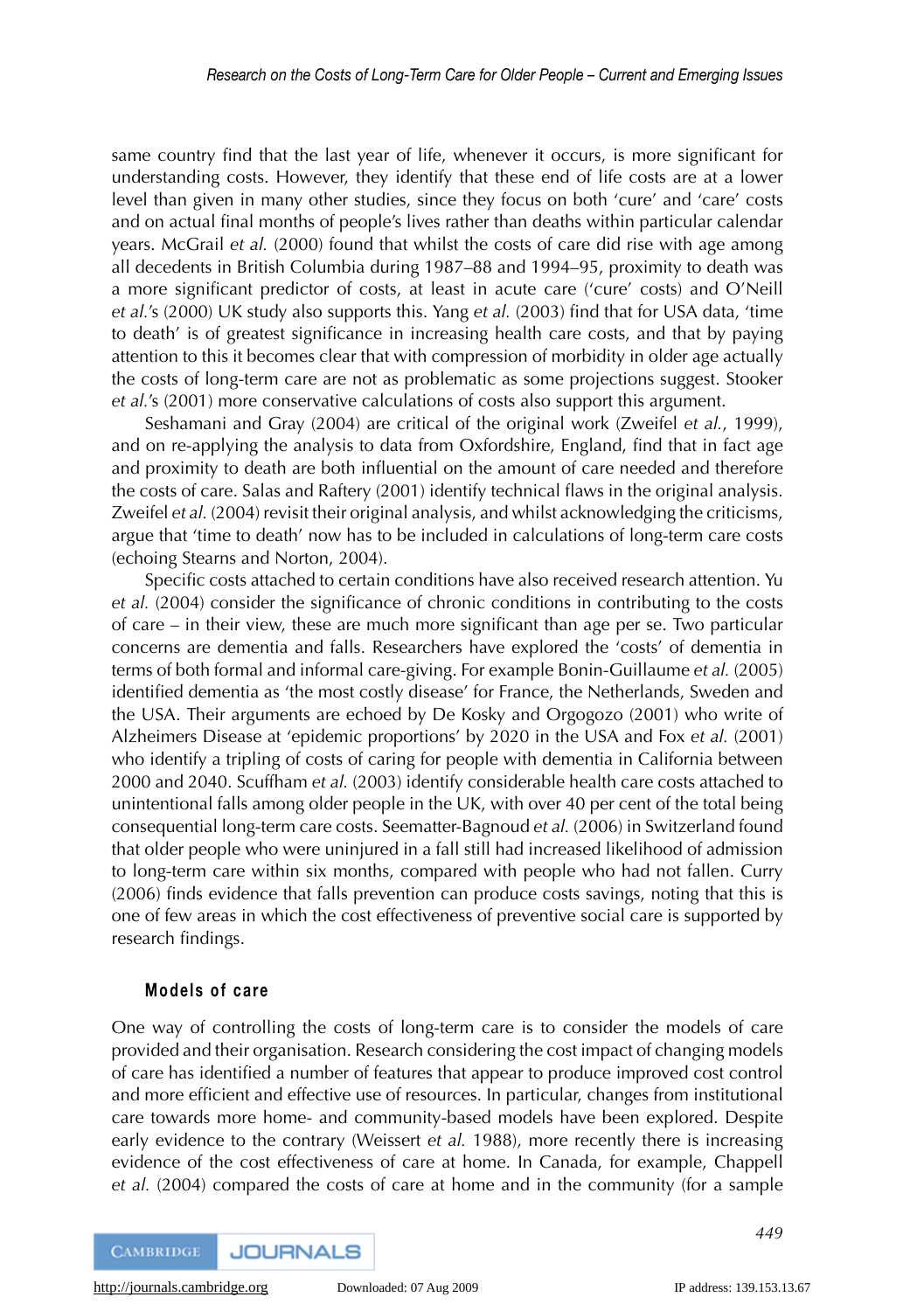of 222 clients) with costs of care in institutional settings (sample of 198 clients). Their study found that care at home was significantly less costly, even where the contribution of informal care was included at a cost equivalent to minimum wage. Schwab *et al.* (2003) found that care at home was more cost effective than institutional care, studying the service use patterns of 8,229 members of an American Social Health Maintenance Organization (SMHO) who fitted criteria suggesting eligibility for nursing home care. Even Weissert *et al.*'s (1997) more recent work in Arizona has suggested that home care can be more cost effective than institutional care under certain conditions. In modelling the future costs of the Scottish system of free personal care for older people in Scotland, Bell *et al.* (2006) found that care at home tended to moderate costs to the public purse as compared with institutional care.

However, there remains contrary evidence. For example, in Taiwan, Chiu *et al.* (2000) found that care at home was cost effective for people with 'medium' physical disability, but became expensive for people with higher levels of disability when compared with nursing home care. Such findings raise issues *inter alia* about the relationships between need and care received, which are not direct. – e.g. Grando *et al.* (2005) identify a significant proportion of older people in nursing homes (in Missouri) who, they suggest, do not really need the high levels of care that these homes provide, and who could be cared for more economically in community settings. Grabowski's (2006) review of American research evaluating a number of non-institutional care models identifies that, whilst evidence is somewhat limited, home and community-based care appears to be more expensive. Phillips *et al.* (2005) furthermore found that assisted living in the USA had no significant impact on Medicare service use in comparison with community-based, non-assisted living.

Other complicating factors for Italy and other parts of Southern Europe are identified in Bettio *et al.*'s (2006) discussion of changes from a model of care based primarily on the family towards new models which increasingly involve formal caregivers, many of whom are migrant workers. They note that many families are now using a 'foreign minder solution' (2006: 282), employing cheap migrant workers from Eastern Europe to supplement a continuing home-based family care model. Whilst this is economical in the short term and popular with families because it is cheap, Bettio *et al.* (2006) argue that it is inhibiting the development of effective, publicly regulated services.

Across the OECD countries, supplying allowances for older people to buy their own care has been seen by some as promoting choice and independence, as well as having the potential to control costs (OECD, 2005). Ungerson and Yeandle (2006) refer to this as the 'commodification of care'. Dale and Brown's (2006) study in Arkansas examined the impact of giving clients financial allowances to cover the costs of buying their own care compared with the direct provision of care by an agency, and demonstrated that this could produce significant savings. However, there remained concerns about the quality of the care provided. In the Netherlands, researchers (e.g. Kremer, 2006) have cautioned that for many older people, identifying and purchasing appropriate care may be difficult, and echo the concerns about quality. In the UK, take up of 'Direct Payments' by older people has been limited (Riddell *et al.*, 2005), and this has been linked in debate with the possible difficulties of organising one's own care package.

Improved links between services may produce cost efficiencies. The health and social care divide is frequently cited as problematic in terms of producing optimal expenditure on care and support for older people (Lewis, 2001, OECD, 2005) in relation both to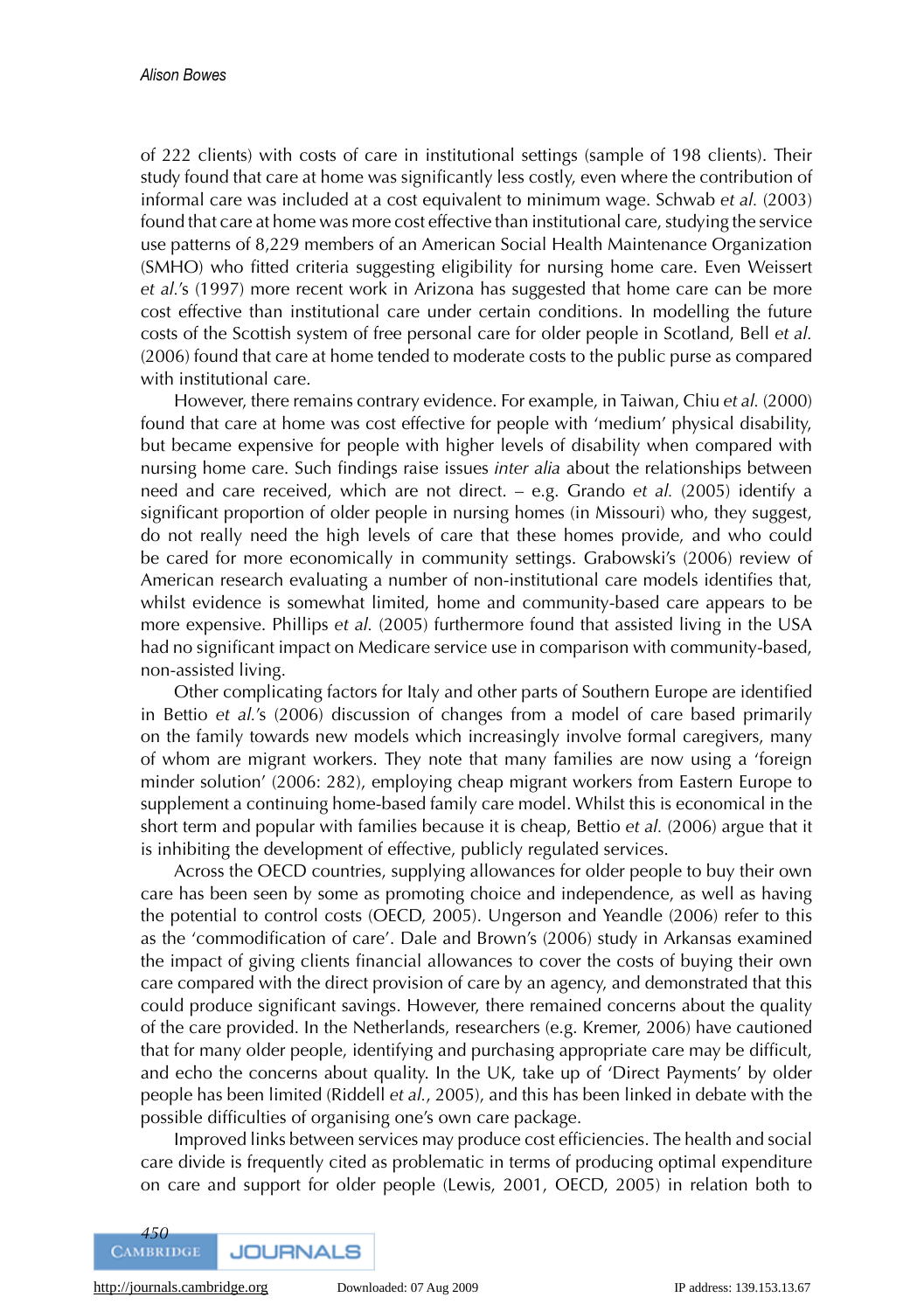division of budgets and also in relation to the organisation of services. Johri *et al.*'s (2003) survey of integrated or whole systems approaches to long-term and acute services across the OECD countries concluded that community-based care of this kind could control costs and reduce the demand for institutional care. They identify key features of successful systems including (pp. 231–232) case management, effective assessment processes, multidisciplinary teams, a single entry point to the care system and financial arrangements that encourage community-based solutions. They emphasise that effective integrated care involves reviewing the whole system of care rather than making small adjustments, which will not produce the full benefits. Similarly Kodner (2002: 389) identifies central features of effective integrated care, including effective organisational coordination, case management in multidisciplinary teams, effective networks among providers and financial incentives promoting 'downward substitution' (i.e. providing the necessary level of care, rather than a more complex service due to lack of availability of lower level services).

Some case-study evidence suggests that integrated care systems can assist in controlling costs. For example, in Canada, Beland *et al.*'s (2006a, 2006b) RCT found that clients receiving an integrated, multidisciplinary service were less likely to be admitted to acute hospitals and once there, less likely to become 'bed blockers', that is, to be trapped in acute hospitals waiting for places in nursing home care. In the USA, Lynch *et al.* (2005) discuss case studies of several innovations in addressing chronic health conditions that have the apparent potential to reduce costs, as well as providing better care for older people. They identify a tension between medical approaches, which they characterise as 'disease management', and services provided at home which tend to focus on function, or on supporting ability, and suggest that incentives are needed to promote service integration for such innovations to be successful.

Quality issues and their potential impact on costs have been discussed, especially in relation the issue of whether better quality implies higher costs. However Rantz *et al.*'s (2004) study of 92 Missouri care homes found that higher costs were not correlated with better quality, and some indications that better quality related to lower costs. The key reason for this was that the achievement of high quality care was linked with factors such as effective management of the care home, a general focus on quality and careful work with the staff team to maximise the quality of care. Mukamel and Spector (2000) did not find a linear relationship between quality and costs, rather that in private and public nursing homes in New York State there existed examples where higher quality was associated with lower costs. Bowes, McColgan and Bell (2006) and Bell, Bowes and Dawson (2007) reviewed expenditure on care for older people across 32 Scottish local authorities and found that one of the highest quality providers (West Lothian Council) was actually delivering care at one of the lowest costs. Wiener (2003) argues that actually, there is little clear research evidence which can guide attempts to improve quality of services – in this case in nursing homes. Whilst improved pay for staff might merit additional investment, he argues, the cases for other potentially costly initiatives remain weak.

Changes or potential changes in the role of informal care continue to be debated. Karlsson *et al.* (2006) predict significantly increased demand for informal care in the UK from 2.2 m recipients today to 3.0 m in 2050. This calculation depends on existing forms of care provision continuing and takes account neither of changes in care-giving patterns nor in the activities/availability of informal carers. Changes in informal care are linked significantly with issues of female employment, as Pickard *et al.*'s (this volume)

<http://journals.cambridge.org> Downloaded: 07 Aug 2009 IP address: 139.153.13.67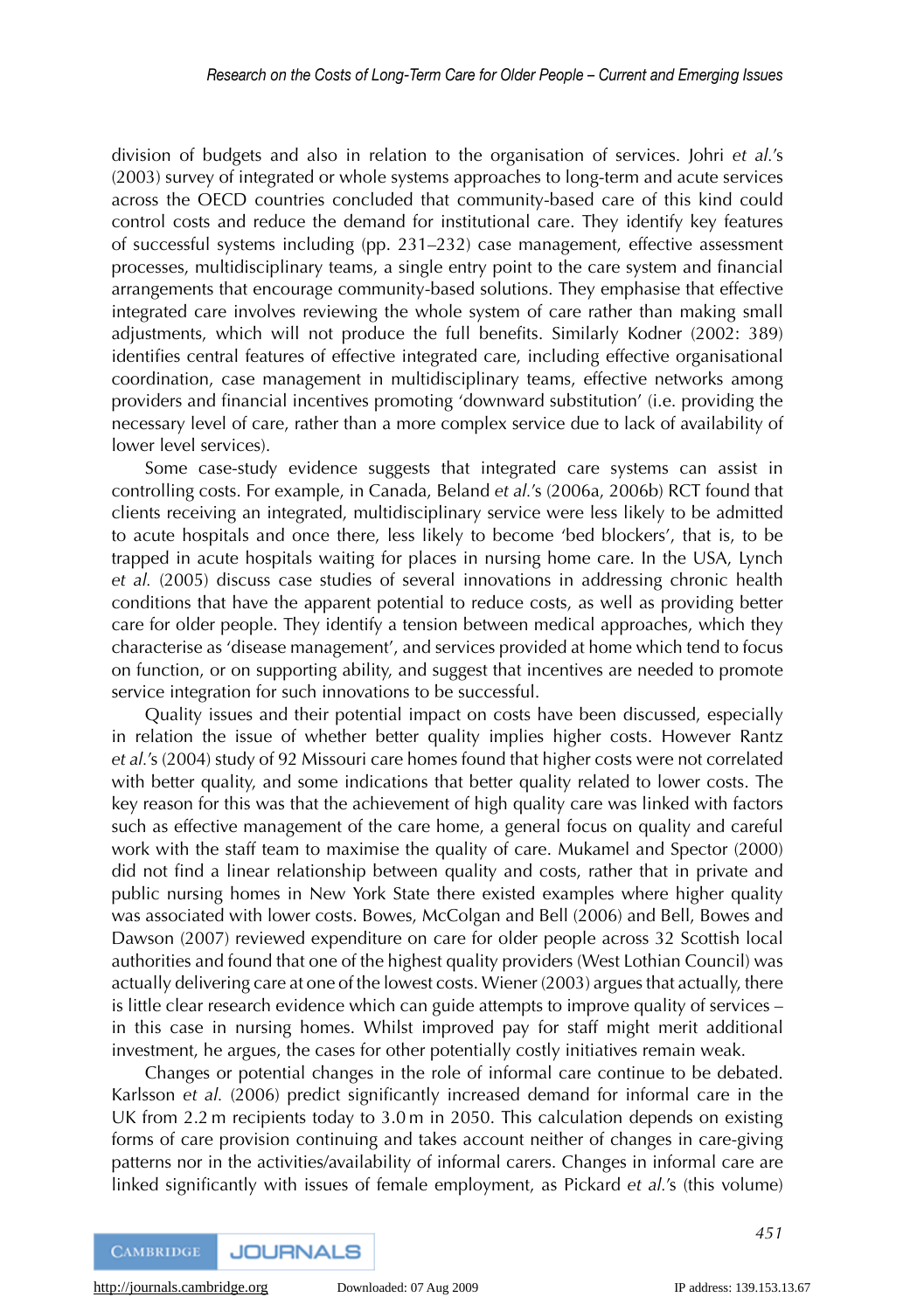conclusions make clear. The Chappell *et al.* (2004) Canadian study included a price for informal care work equivalent to a wage, albeit a low one. In Southern Europe, Bettio *et al.*'s (2006) study showed how the availability of cheap female migrant labour could support a family-based care system as female family members were increasingly involved in the labour market – though this was only a temporary solution to a potentially increasing shortage of family caregivers. Speiss and Schneider's (2003) analysis of data from the European Community Household Panel Survey looks at the impact of care-giving on women's hours of employment, and finds in general that care-giving reduces women's capacity to engage in the workforce, more so in Southern than in Northern Europe. As policy developments throughout Europe increasingly promote care at home and thus increasing family involvement in providing care, the potentially negative economic impact of women's non-participation in the labour force will, they suggest, increase. However, Heitmueller and Michaud (2006), using data from the British Household Panel survey, argue that increased employment rates for women do not necessarily impact negatively on informal care.

Improved support for caregivers, in a context in which informal care is increasingly important, may prove important in controlling public costs. For example Gaugler *et al.* (2003) found that the costs of dementia care could be reduced by providing adult day care for people with dementia, as it reduced family caregiver stress and enabled informal care to continue, reducing calls on formal care services. In this example, the emphasis was on reducing costs to the public purse, rather than considering the global costs of care – so, for example, the opportunity costs of informal care were not included. There is evidence of the negative health impacts of caring for informal carers (Hirst, 2005), who may seek additional health care. Furthermore, informal care may be a significant cost for the individuals and families concerned, affecting standards of living (Holzhausen, 2000) as well as pensions (Ginn and Arber, 2000; Evandrou and Glaser, 2003).

Preventative services may reduce calls on services and hence costs. Elkan *et al.*'s (2001) systematic review of the effectiveness of home-based health promotion interventions for older people identified marked benefits in terms of reduced mortality and reduced admissions to long-term care, though an earlier review (Van Haastregt *et al.*, 2000) was unable to identify positive effects. Taylor and Hoenig's (2006) longitudinal study demonstrated the importance of assistance with walking for people who experienced difficulties. Where people had adequate assistance which supported their mobility, they were significantly less likely to need Medicaid services as time went on. Taylor and Hoenig (2006) describe the potential impact of improved support for mobility on the Medicaid programme as 'large', producing a saving for each person of between \$163 and \$222 per month. Similarly Stewart's (2004) study of income and expenditure of older people in the USA finds (unsurprisingly) that nursing home care has the greatest impact on people's expenditures compared with other expenses in older age. She argues that prevention of health problems and the availability of lower level services could offset some of these potentially heavy personal costs.

Drennan *et al.* (2005) link prevention issues to the development of 'active ageing' policies found across Europe. The promotion of active ageing and the prevention of disability and disease are often seen as ways of reducing need for long-term care. Their case study of an outreach intervention in London however revealed significant delivery problems related to the organisation of the service and problems of effective working in a multidisciplinary team. They identified much enthusiasm for the initiative but little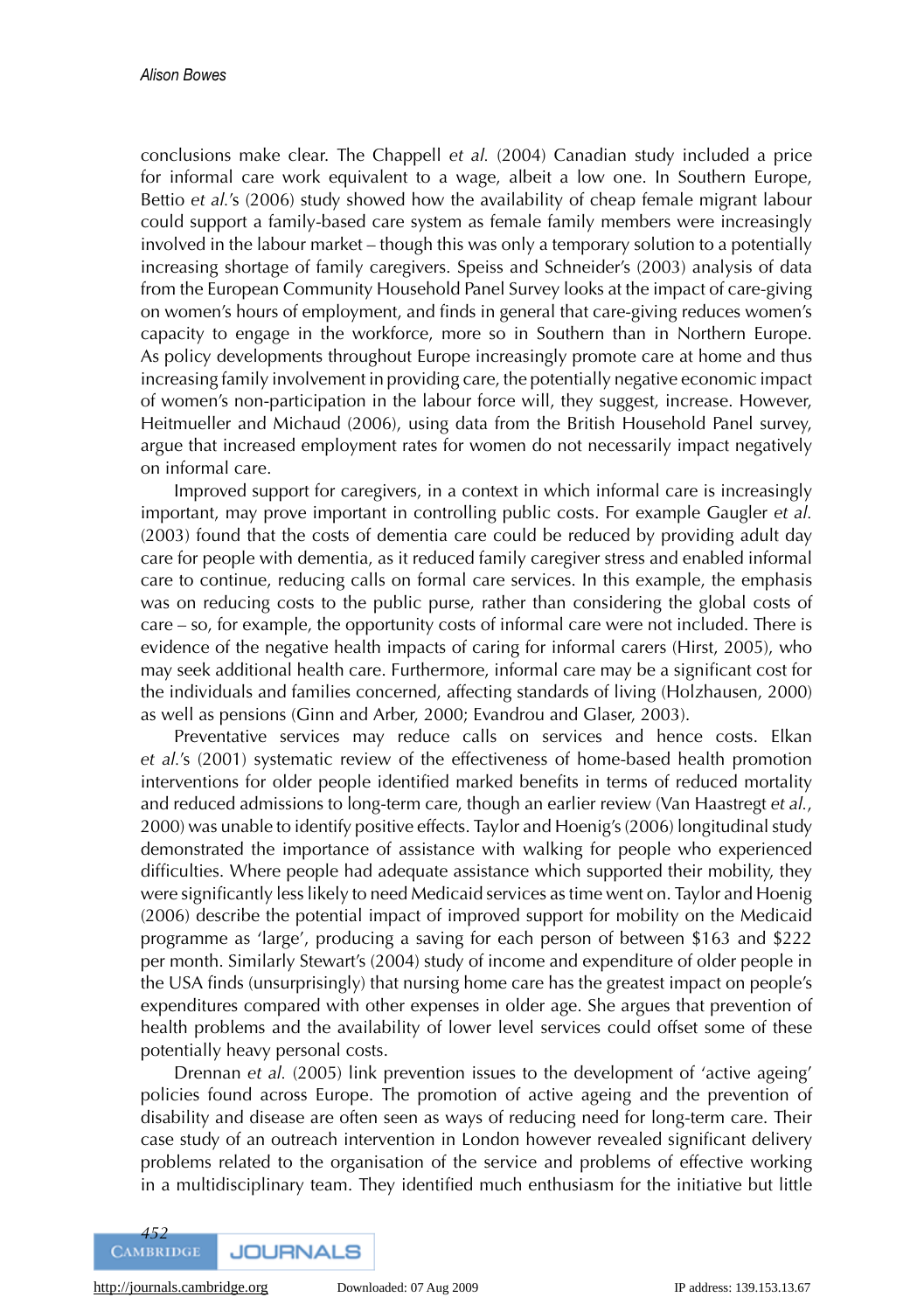evidence of its effectiveness. This study supports the arguments identified earlier about the need to review the whole system of care and support, rather than implementing merely incremental changes or experiments. In general, the issue of identifying causal links between preventative (and other) services and beneficial outcomes is inherently complex and requires detailed statistical analysis.

#### **Policy processes**

Whilst the organisation and delivery of care and support for older people are key to understanding costs, the policy processes which drive the system are arguably of greater significance. Comparative studies of policies on long-term care are numerous, covering various OECD countries (e.g. Ikegami and Campbell, 2002; OECD, 2005) and the USA (Miller, 2005) among others. Ikegami and Campbell (2002) focus particularly on controlling costs and promote a proactive approach, arguing that policy makers must face issues of efficiency and fairness as well as organisation and costs. Miller's (2005) review of policies across all the 50 states of the USA tries to explain the variation between them. His work identifies some central difficulties of comparison in that studies tend to focus on different variables and to vary methodologically. Nevertheless, he identifies key variables predicting policy variation, amongst the most significant of which is liberal political opinion.

Recent policy debates have frequently focused on costs, alongside recognising the potential pressures of demographic change. In the USA, Weiner *et al.* (2001) discuss the reasons for the ultimate failure of the Clinton administration's attempt to reform long-term care, and see costs as a significant element in this. In England, the recommendation of the 1999 Royal Commission on Long-term Care that personal care should be provided without charge was rejected on cost grounds. In Germany and Japan, systems of long-term care have been adjusted on grounds of increasing costs (Glendinning, Ikegami, this volume). Whilst Scotland took the step of adopting a policy on free personal care, understanding of the costs of this is only now emerging (Bell, Bowes and Dawson, 2007). In all these cases, there is persisting nervousness about costs and the difficulties of predicting them.

Policy decisions about long-term care provision involve questions about public, private and voluntary sector involvement, as well as the extent of informal care. There is increasing interest in the role of the private sector and the impact of markets on costs. For example, Holden (2005) discusses the impact of large, international private sector providers, with particular reference to the twin imperatives to drive down costs, but yet improve quality. Using a business studies approach, he suggests that these may promote standardisation and restrict choice. Government policy and market forces may interact in complex ways. For example, Netten *et al.* (2005) demonstrate that the proposed introduction of higher quality standards in England at a time when homes were already under pressure was significant in causing closures of care homes.

Policy decisions about where the costs of long-term care fall vary significantly. Ikegami and Campbell (2002) identify tax-based and social insurance models as the two main types, with the latter having a more direct impact on the individual. Private insurance models have also been considered (Johnstone, 2005), but the market has largely failed, and appears unlikely to provide a satisfactory means of funding long-term care.

In general, commentators have identified increasing emphasis on individual responsibility for paying for long-term care, including those countries which have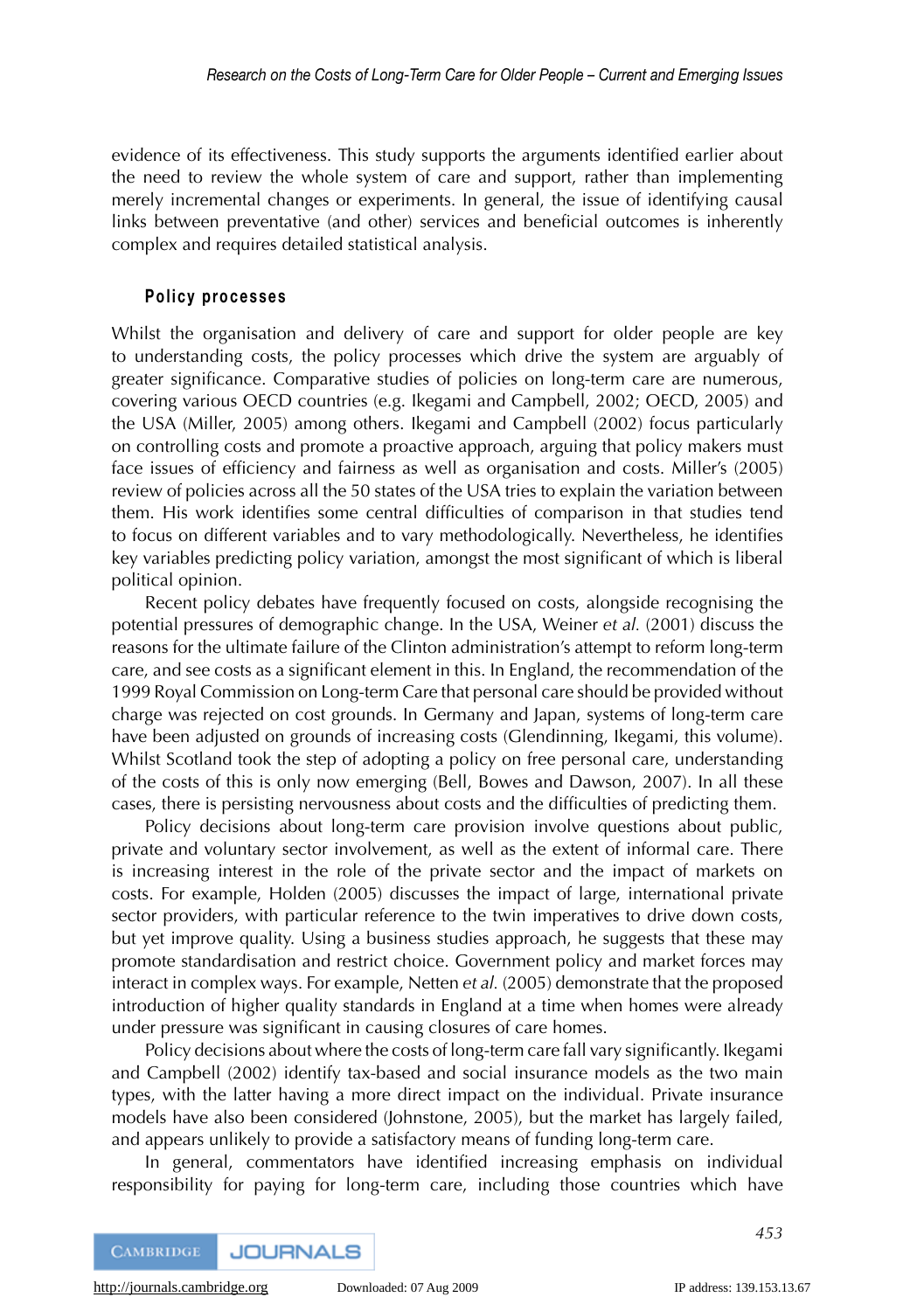previously had generous public funding regimes (Lundsgard, 2006). The OECD (2005) survey found that many countries are moving towards a cost-sharing or partnership funding (Wanless, 2006) model, with limits on state responsibility. This trend promotes debates about fairness, and researchers have started to explore the outcomes in terms of equity of a range of options. Notable here is the recent work of Hancock *et al.* (2006 and this volume).

Deeming and Keen's (2002) survey of 100 older people in England revealed that many were unlikely to be able to pay for long-term care and that, furthermore, many did not realise that they would be called upon to do so. People seemed ill-prepared for a future in which they might need care and be asked to pay for it themselves and there was evidence that they did not understand how long-term care was financed. Wright (2000) identifies some evidence of anger among children who see what they regard as their inheritance being reduced by the costs of long-term care of a parent. Thus at an individual level, a need for long-term care may produce significant unwelcome financial impacts. This contrasts somewhat with governmental concern with controlling calls on the public purse.

# **Wider social issues – ageism and inequality**

Wilson (1991) argued that policy was influenced by the 'assumptive worlds of ageing', that is the value and status attached to older people in society. In general, she argued, in developed countries the status of older people is low and their value seen as limited. Thus services for older people tend to be of lower quality and to be relatively under-resourced. Such a perspective is supported by commentators such as Dalley (1999) and Estes *et al.* (2003) who argue that, since older people are not in the labour market, they are not considered a valued sector of society. It remains the case that in relation to spending on other groups, spending on older people is relatively modest in most countries, especially on social care. The potential costs of long-term care which might be needed by a minority of us as we age have produced what is in some respects a moral panic.

Some researchers have challenged the construction of older people as a problematic group in society when discussing matters of cost. For example, Kildemoes *et al.* (2006) explore the impact on public health care costs of older people's use of prescription drugs in Denmark. They conclude that the issue is not older people's drug use, but more general prescribing practices, and that these could be more cost effective. Their argument is supported by O'Neill *et al.* (2003) who argue for a broader perspective on older people's use of medicines, for example ensuring that older people are included in clinical trials to ensure that prescribing is properly evidence based. Supporting this type of perspective, Knickman and Snell (2002) argue that delivering long-term care for the baby-boomer generation will require a culture change whereby people of all ages are considered active participants in society, and older people are no longer regarded as burdensome.

It is well known that inequalities of earlier life persist into older age, and that disadvantage has adverse health impacts. Matthews *et al.* (2006) demonstrate that socioeconomic advantage improves disability-free life expectancy. Systems of provision of longterm care can exacerbate social inequalities. Hellander (2005) identifies increasing social inequality in regard to access to long-term care in USA. A contrasting study by Wright (2003) in England suggested that some care home residents with independent means to pay ('self-funders') were being encouraged by local authorities to admit themselves to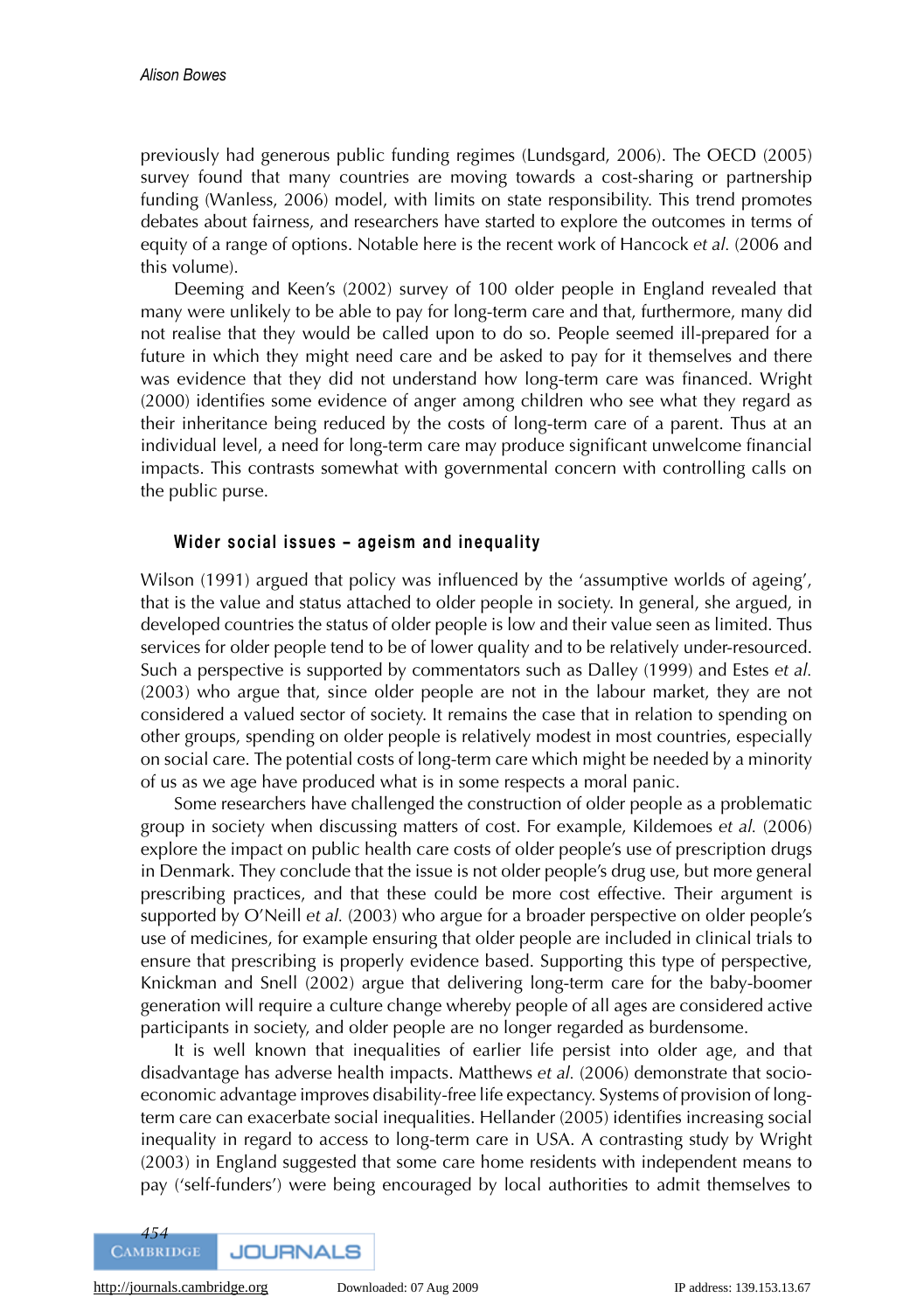care homes without an assessment of need. Thus, many self- funding care home residents were paying for services they probably did not need. In Scotland, middle income clients were key beneficiaries of the policy of free personal care (Bell and Bowes, 2006).

Some researchers (e.g. Clarke, 2006) have argued that the increasing focus on 'consumerist' models of service delivery may exacerbate social inequalities, as those with more social capital will have better access to services. Furthermore, the impact of such models on the labour market remains to be analysed, as potentially unregulated care workers employed directly by clients may increase in numbers (Kremer, 2006).

Debates about fairness and the distribution of costs are set to continue.

# **Conclusion**

The review has highlighted some key recent concerns, all of which invite further research. First, there is a continuing need to refine and develop improved ways of predicting the costs of care and support for older people who need it, in the context of ageing populations. Second, there are continuing difficulties in the detailed costing of services. Third, better understanding of the relationships between ageing, disability (including specific conditions) and care needs is needed. Fourth, there is further work to be done in understanding the cost implications of different models of care, including 'whole systems' approaches and personal budgets, which are becoming increasingly significant. Fifth, the role of informal care continues to be important, but is changing. A particularly important question here is that of the financial impacts of informal caring for individuals. Sixth, there is a paucity of evidence on the possible impact of preventive services. Seventh, issues of the costs of long-term care are embedded in current policy debates, with particular questions concerning the balance of individual and state responsibilities. And finally, researchers need to contextualise their work within wider analyses of ageism and inequalities.

# **Notes**

- 1 London School of Economics.
- 2 London School of Hygiene and Tropical Medicine.
- 3 The 'red herring' is the notion that increased age and increased costs are positively correlated.

# **References**

- **B´eland, F., Bergman, H., Lebel, P., Dallaire, L., Fletcher, J., Tousignant, P. and Contandriopoulos, A.P.** (2006a), 'Integrated service for frail elders (SIPA): a trial of a model for Canada', *Canadian Journal on Aging – Revue Canadienne du Viellissement*, 25(1): 25–42.
- **B´eland, F., Bergman, H., Lebel, P., Clarfield, A.M., Tousignant, P., Contandriopoulos, A.P. and Dallaire, L.** (2006b), 'A system of integrated care for older persons with disabilities in Canada: results from a randomized controlled trial', *Journals of Gerontology Series A – Biological Sciences and Medical Sciences*, 61(4): 367–373.
- **Bell, D. and Bowes, A.** (2006), Financial Care Models in Scotland and the UK, York: Joseph Rowntree Foundation.
- **Bell, D.N.F., Bowes, A., Dawson, A. and Roberts, E.** (2006), *Establishing the Evidence Base for an Evaluation of the Implementation and Impact of the Free Personal Care Policy*, Edinburgh: Scottish Executive Social Research, http://www.scotland.gov.uk/Publications/2006/06/16110723/0, 4 January 2007.

**CAMBRIDGE JOURNALS** 

<http://journals.cambridge.org> Downloaded: 07 Aug 2009 IP address: 139.153.13.67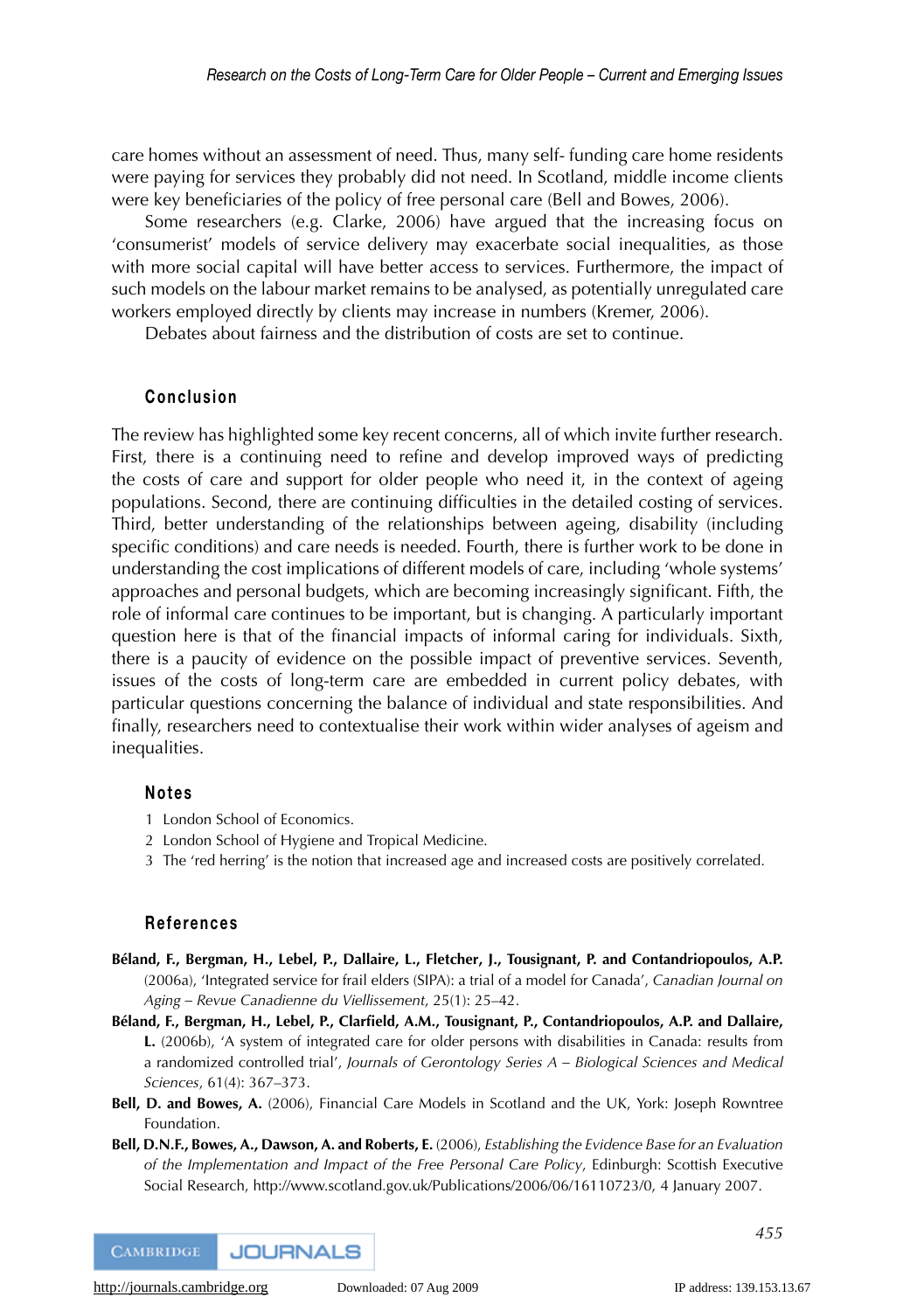- **Bell, D., Bowes, A. and Dawson, A.** (2007), *Free Personal Care in Scotland Recent Developments*, York: Joseph Rowntree Foundation.
- **Bettio, F., Simonazzi, A. and Villa, P.** (2006), 'Change in care regimes and female migration: the "care drain" in the Mediterranean', *Journal of European Social Policy*, 16(3): 271–285.
- **Bonin-Guillaume, S., Zekry, D., Giacobini, E., Gold, G. and Michel, J.P.** (2005), 'The economical impact of dementia', *Presse Medicale*, 34(1): 35–41.
- **Bowes, A., McColgan, G. and Bell, D.** (2006), *Smart Technology and Community Care for Older People: Innovation in West Lothian*, Scotland Edinburgh: Age Concern Scotland.
- **Breyer, F. and Felder, S.** (2006), 'Life expectancy and health care expenditures: a new calculation for Germany using the costs of dying', *Health Policy*, 75(2): 178–186.
- **Chappell, N.L., Havens, B., Hollander, M.J., Miller, J.A. and McWilliam, C.** (2004), 'Comparative costs of home care and residential care', *Gerontologist*, 44(3): 389–400.
- **Chiu, L., Tang, K.Y., Shyu, W.C., Huang, C.L. and Wang, S.P.** (2000), 'Cost analyses of home care and nursing home services in the Southern Taiwan area', *Public Health Nursing*, 17(5): 325–335.
- **Clarke, J.** (2006), 'Consumers, clients or citizens? Policy and practice in the reform of social care', *European Societies*, 8(3): 423–442.
- **Comas-Herrera, A., Wittenberg, R., Costa-Font, J., Gori, C., Di Maio, A., Paxtot, C., Pickard, L., Pozzi, A. and Rothgang, H.** (2006), 'Future long-term care expenditure in Germany, Spain, Italy and the United Kingdom', *Ageing and Society*, 26(2): 285–302.
- **Crimmins, E.M.** (2004), 'Trends in the health of the elderly', *Annual Review of Public Health*, 25: 79–98.
- **Curry, N.** (2006), *Preventive Social Care Is it Cost Effective?* London: Kings Fund http://www.kingsfund. org.uk/resources/publications/appendices\_to.html, 4 January 2007.
- **Curtis, L. and Netten, A.** (2006), *Unit Costs of Health and Social Care* http://www.pssru.ac.uk/uc/ uc2006contents.htm, 21 December 2006.
- **Dale, S.B. and Brown, R.** (2006), 'Reducing nursing home use through consumer-directed personal care services', *Medical Care*, 44(8): 760–767.
- **Dalley, G.** (1999), 'Care, costs and containment: the social policy of long-term care', *Policy and Politics*, 27(4): 533–540.
- **Deeming, C. and Keen, J.** (2002), 'Paying for old age: can people on lower incomes afford domiciliary care costs?', *Social Policy and Administration*, 36(5): 465–481.
- **DeKosky, S.T. and Orgogozo, J.M.** (2001), 'Alzheimer disease: diagnosis, costs and dimensions of treatment', *Alzheimer Disease and Associated Disorders*, 15: S1, S3–S7.
- **Drennan, V., Iliffe, S., Haworth, D., Tai, S.S., Lenihan, P. and Deave, T.** (2005), 'The feasibility and acceptability of a specialist health and social care team for the promotion of health and independence in "at risk" older adults', *Health and Social Care in the Community*, 13(2): 136–144.
- **Dubuc, N., Hébert, R., Desrosiers, J., Buteau, M. and Trottier, L.** (2006), 'Disability-based classification system for older people in integrated long-term care services: the Iso-SMAF profiles', *Archives of Gerontology and Geriatrics*, 42(2): 191–206.
- **Elkan, R., Kendrick, D., Dewey, M., Hewitt, M., Robinson, J., Blair, M., Williams, D. and Brummell, K.** (2001), 'Effectiveness of home based support for older people: systematic review and meta analysis', *British Medical Journal*, 323: 719.
- **Estes, C.L., Biggs, S. and Phillipson, C.** (2003), *Social Theory, Social Policy and Ageing: a Critical Introduction*, Buckingham: Open University Press.
- **Evandrou, M. and Glaser, K.** (2003), 'Combining work and family life: the pension penalty of caring', *Ageing and Society*, 23(5): 583–601.
- **Fox, P.J., Kohatsu, N., Max, W. and Arnsberger, P.** (2001), 'Estimating the costs of caring for people with Alzheimer Disease in California: 2000–2040', *Journal of Public Health Policy*, 22(1): 88–97.
- **Gaugler, J.E., Zarit, S.H., Townsend, A., Stephens, M.A.P. and Greene, R.** (2003), 'Evaluating communitybased programs for dementia caregivers: the cost implications of adult day services', *Journal of Applied Gerontology*, 22(1): 118–133.
- **Ginn, J. and Arber, S.** (2000), 'The pensions cost of caring', *Benefits*, 28: 13–17.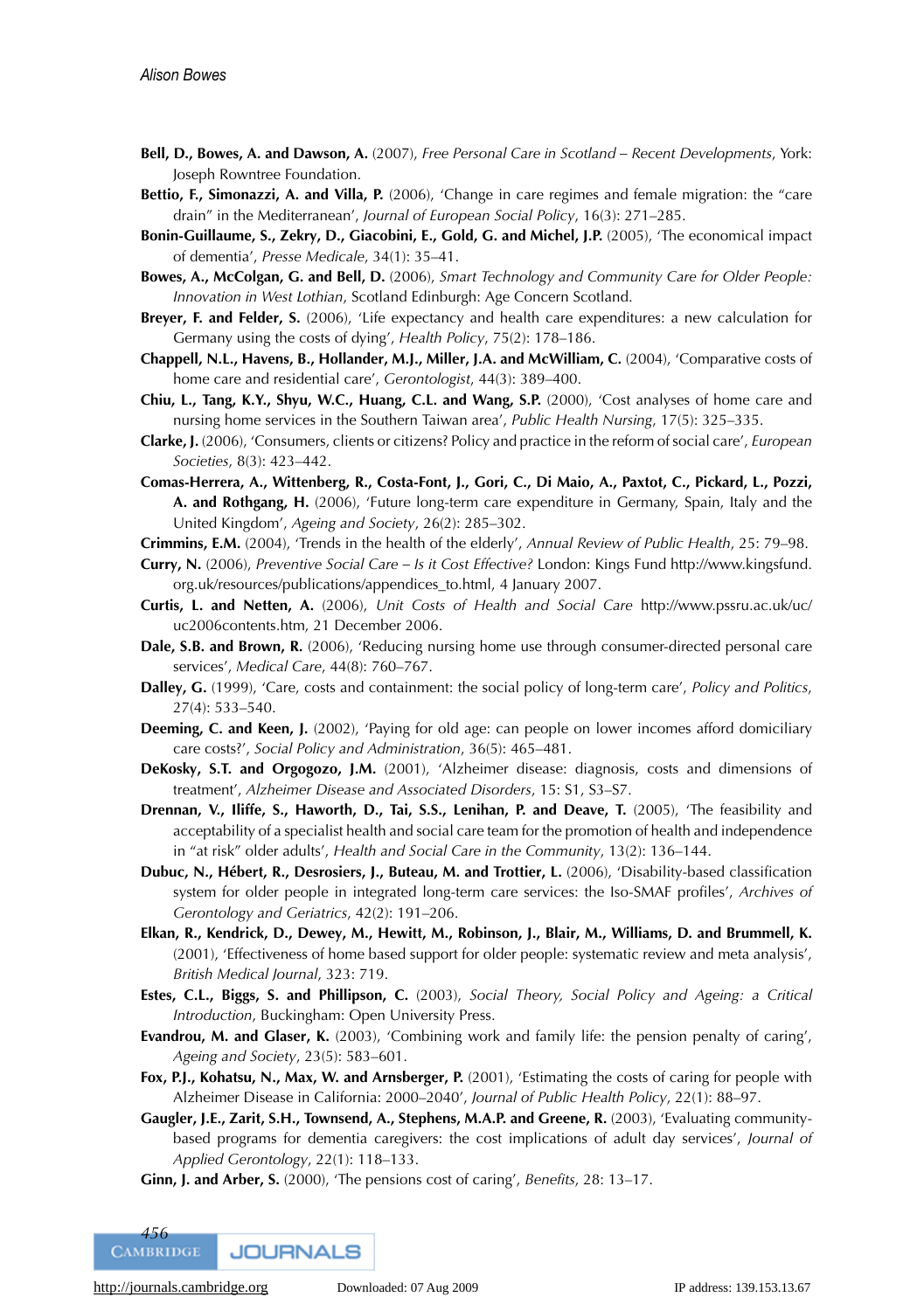- **Grabowski, D.C.** (2006), 'The cost effectiveness of noninstitutional long-term care services: review and synthesis of the most recent evidence', *Medical Care Research and Review*, 63(1): 3–28.
- **Grando, V.T., Rantz, M.J., Petroski, G.F., Maas, M., Popejoy, L., Conn, V. and Wipke-Tevis, D.** (2005), 'Prevalence and characteristics of nursing home residents requiring light-care', *Research in Nursing and Health*, 28(3): 210–219.
- **Hancock, R., Comas-Herrera, A., Wittenberg, R. and Pickard, L.** (2003), 'Who will pay for long-term care in the UK? Projections linking macro- and micro-simulation models', *Fiscal Studies*, 24(4): 387–426.
- **Harrington, C.A., Geraedts, M. and Heller, G.V.** (2002), 'Germany's long-term care insurance model: lessons for the United States', *Journal of Public Health Policy*, 23(1): 44–65.
- **Heitmueller, A. and Michaud, P.-C.** (2006), *Informal care and employment in England: evidence from the British Household Panel Survey*, IZA (Institut zur Zukunft der Arbeit), Discussion Paper 2010, Bonn http://www.iza.org/index\_html?lang=en&mainframe=http%3A//www.iza.org/en/webcontent/ personnel/photos/index\_html%3Fkey%3D1051&topSelect=personnel&subSelect=fellows, 8 January 2007.
- **Hellander, I.** (2005), 'A review of data on the US health sector Fall 2004', *International Journal of Health Services*, 35(2): 265–289.
- **HelpAge International** (2002), *State of the World's Older People 2002*. London: HelpAge International http://www.helpage.org/Resources/Policyreports#1118337662–0-11, 4 January 2007.
- **Hirst, M.** (2005), 'Carer distress: a prospective, population-based study', *Social Science and Medicine*, 61(3): 697–708.
- **Holden, C.** (2005), 'Organizing across borders profit and quality in internationalized providers', *International Social Work*, 48(5): 643–653.
- **Holzhausen, E.** (2000), *Caring on the Breadline: the Financial Implications of Caring*, London: Carers National Association.
- **Ikegami, N. and Campbell, J.C.** (2002), 'Choices, policy logics and problems in the design of long-term care systems', *Social Policy and Administration*, 36(7): 719–734.
- **Jagger, C., Brayne, C., Comas-Herrera, A., Robinson, T., Lindesay, J. and Croft, P.** (2006), *Compression or Expansion of Disability? Forecasting Future Disability Levels Under Changing Patterns of Disease*, Leicester: University of Leicester Nuffield Research Unit, http://www.kingsfund.org.uk/resources/ publications/appendices\_to.html, 4 January 2007.

**Johnstone, S.** (2005), *Private Funding Mechanisms for Long-term Care*, York: Joseph Rowntree Foundation.

- **Johri, M., Beland, F. and Bergman, H.** (2003), 'International experiments in integrated care for the elderly: a synthesis of the evidence', *International Journal of Geriatric Psychiatry*, 18(3): 222–235.
- **Karlsson, M., Mayhew, L., Plumb, R. and Rickayzen, B.** (2006), 'Future costs of long-term care for older people in the United Kingdom', *Health Policy*, 75(2): 187–213.
- **Kildemoes, H.W., Christiansen, T., Gyrd-Hansen, D., Kristiansen, I.S. and Andersen, M.** (2006), 'The impact of population ageing on future Danish drug expenditure', *Health Policy*, 75(3): 298– 311.
- **Knickman, J.R. and Snell, E.K.** (2002), 'The 2030 problem: caring for aging Baby Boomers', *Health Services Research*, 37(4): 849–884.
- **Kodner, D.L.** (2006), 'Whole-system approaches to health and social care partnerships for the frail elderly: and exploration of North American models and lessons', *Health and Social Care in the Community*, 14(5): 384–390.
- **Kremer, M.** (2006), 'Consumers in charge of care: the Dutch personal budget and its impact on the market, professionals and the family', *European Societies*, 8(3): 385–401.
- **Lewis, J.** (2001), 'Older people and the health social care boundary in the UK: half a century of hidden policy conflict', *Social Policy and Administration*, 35(4): 343–59.
- **Lundsgard, J.** (2006), 'Choice and long-term care in OECD countries: care outcomes, employment and fiscal sustainability', *European Societies*, 8(3): 361–383.
- **Lynch, M., Estes, C.L. and Hernandez, M.** (2005), 'Chronic care initiatives for the elderly: can they bridge the gerontology-medicine gap?', *Journal of Applied Gerontology*, 24(2): 108–124.

**CAMBRIDGE JOURNALS** 

<http://journals.cambridge.org> Downloaded: 07 Aug 2009 IP address: 139.153.13.67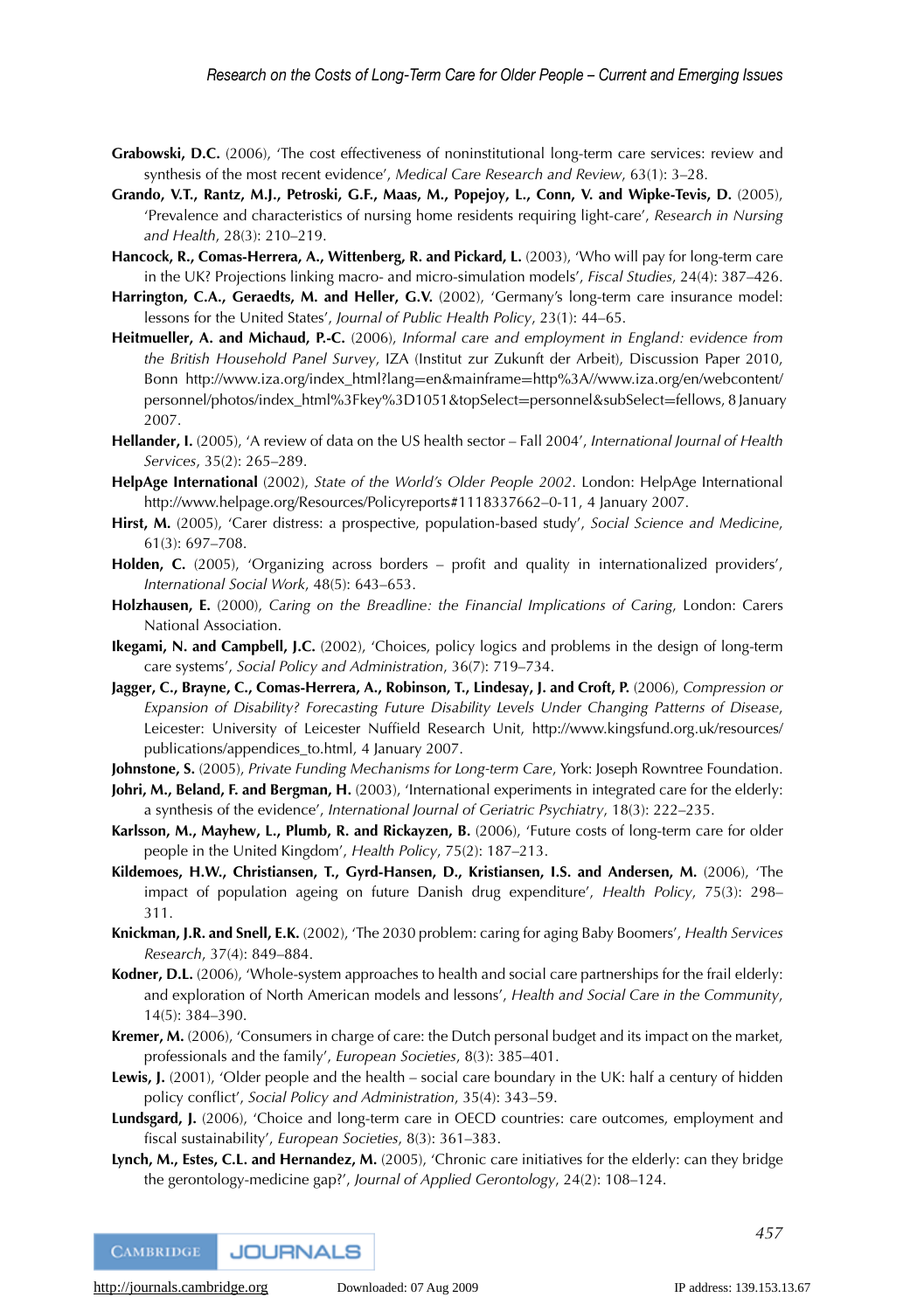- **Matthews, R.J., Jagger, C. and Hancock, R.M.** (2006), 'Does socio-economic advantage lead to a longer, healthier old age?', *Social Science and Medicine*, 62(10): 2489–2499.
- **McGrail, K., Green, B., Barer, M.L., Evans, R.G., Hertzman, C. and Normand, C.** (2000), 'Age, costs of acute and long-term care and proximity to death: evidence for 1987–88 and 1994–95 in British Columbia', *Age and Ageing*, 29(3): 249–253.
- **Miller, E.A.** (2005), 'State health policy making determinants, theory and methods: a synthesis', *Social Science and Medicine*, 61(12): 2639–2657.
- **Mukamel, D.B. and Spector, W.D.** (2000), 'Nursing home costs and risk-adjusted outcome measures of quality', *Medical Care*, 38(1): 78–89.
- **Office for National Statistics** (2004), 'Health expectancy', http://www.statistics.gov.uk/cci/nugget.asp? id=934, 8 January 2007.
- **Netten, A., Williams, J. and Darton, R.** (2005), 'Care-home closures in England: causes and implications', *Ageing and Society*, 25(3): 319–338.
- **O'Neill, C., Groom, L., Avery, A.J., Boot, D. and Thornhill, K.** (2000), 'Age and proximity to death as predictors of GP care costs: results from a study of nursing home patients', *Health Economics*, 9(8): 733–738.
- **O'Neill, C., Hughes, C.M., Jamison, J. and Schweizer, A.** (2003), 'Cost of pharmacological care of the elderly – implications for healthcare resources', *Drugs and Aging*, 20(3): 253–261.
- **Organisation for Economic Cooperation and Development** (2005), *Long-term Care for Older People*, Paris: OECD.
- Pelletier, C., Chaussalet, T.J. and Xie, H. (2005), 'A framework for predicting gross institutional longterm care cost arising from known commitments at local authority level', *Journal of the Operational Research Society*, 56(2): 144–152.
- **Phillips, C.D., Holan, S., Sherman, M., Spector, W. and Hawes, C.** (2005), 'Medicare expenditures for residents in assisted living: data from a national study', *Health Services Research*, 40(2): 373–388.
- **Pickard, L., Wittenberg, R., Comas-Herrera, A., Davies, B. and Darton, R.** (2000), 'Relying on informal care in the new century? Informal care for elderly people in England to 2031', *Ageing and Society*, 20(6): 745–772.
- **Polder, J.J., Bonneux, L., Meerding, W.J. and Van Der Maas, P.J.** (2002), 'Age specific increases in health care costs', *European Journal of Public Health*, 12(1): 57–62.
- **Rantz, M.J., Hicks, L., Grando, V., Petroski, G.F., Madsen, R.W., Mahr, D.R., Conn, V., Zwygart-Staffacher, M., Scott, J., Flesner, M., Bostick, J., Porter, R. and Maas, M.** (2004), 'Nursing home quality, cost, staffing and staff mix', *Gerontologist*, 44(1): 24–38.
- **Rice, D.P. and Fineman, N.** (2004), 'Economic implications of increased longevity in the United States', *Annual Review of Public Health*, 25: 457–473.
- **Riddell, S., Pearson, C., Jolly, D., Barnes, C., Priestley, M. and Mercer, G.** (2005), 'The development of direct payments in the UK: implications for social justice', *Social Policy and Society*, 4(1): 75–85.
- **Salas, C. and Raftery, J.P.** (2001), 'Econometric issues in testing the age neutrality of health care expenditure', *Health Economics*, 10(7): 669–671.
- **Schulz, E., Leidl, R. and Konig, H.H.** (2004), 'The impact of ageing on hospital care and long-term care the example of Germany', *Health Policy*, 67(1): 57–74.
- **Schunk, M.V. and Estes, C.L.** (2001), 'Is German long-term care insurance a model for the United States?', *International Journal of Health Services*, 31(3): 617–634.
- **Schwab, T.C., Leung, K.M., Gelb, E., Meng, Y.Y. and Cohn, J.** (2003), 'Home- and community-based alternatives to nursing homes: services and costs to maintain nursing home eligible individuals at home', *Journal of Aging and Health*, 15(2): 353–370.
- **Scuffham, P., Chaplin, S. and Legood, R.** (2003), 'Incidence and costs of unintentional falls in older people in the United Kingdom', *Journal of Epidemiology and Community Health*, 57(9): 740–744.
- Seematter-Bagnoud, L., Wietlisbach, V., Yersin, B. and Büla, C.J. (2006), 'Healthcare utilization of elderly persons hospitalized after a noninjurious fall in a Swiss academic medical centre', *Journal of the American Geriatrics Society*, 54(6): 891–897.